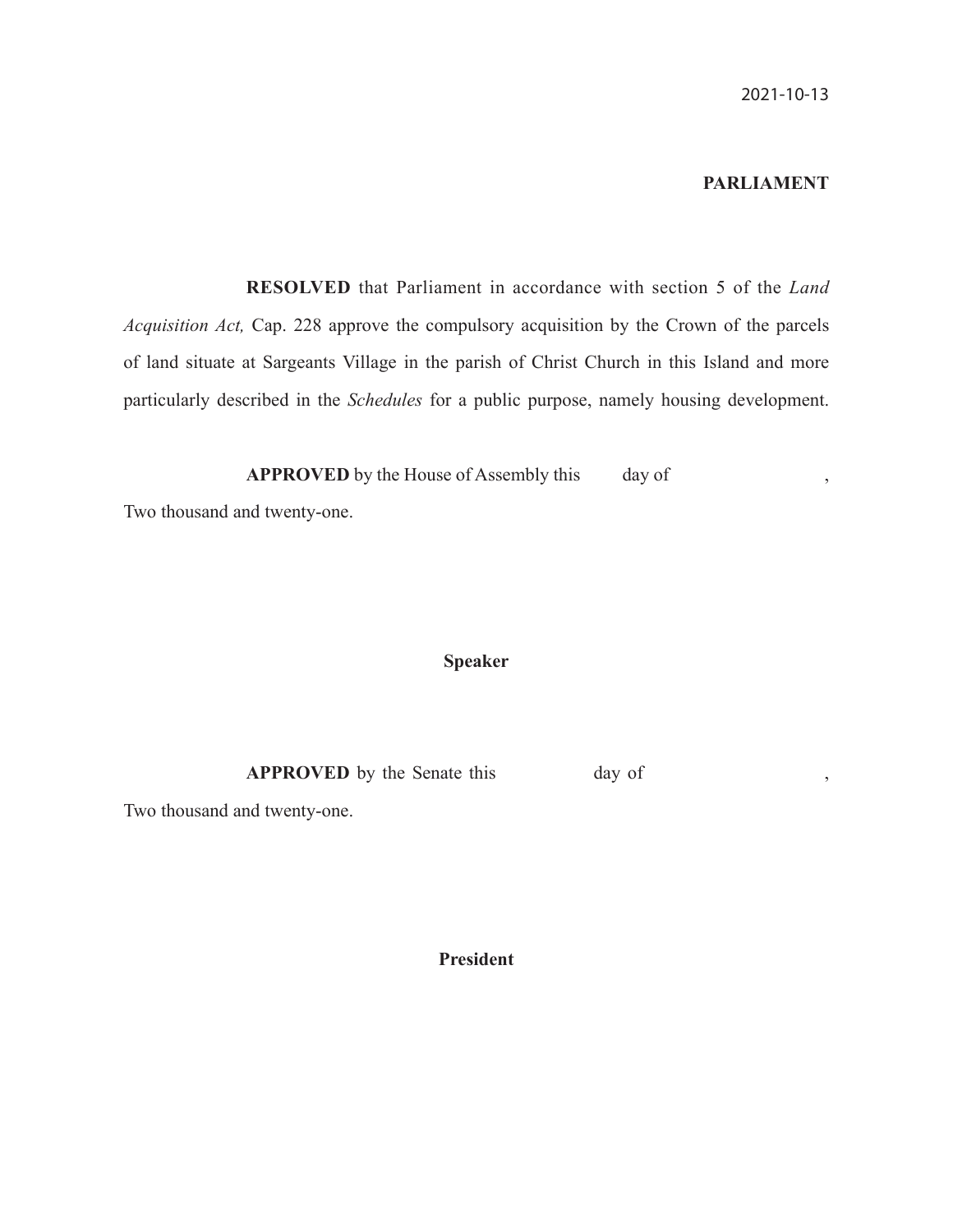## **FIRST SCHEDULE**

 **ALL THAT** land the property of Marjorie Payne situate at Sargeants Village in the parish of Christ Church in this Island containing by admeasurement 1222.2 square metres or thereabouts (inclusive of 144.0 square metres in road reserve) abutting and bounding on lands now or late of Olric Harewood (Lot 7) on lands now or late of Germaine Atkins on other lands now or late of the said Marjorie Payne on lands now or late of Peter Foster (Lot 2) and on a public road which leads to Highway 6 or however else the same may abut and bound as shown and delineated on a plan certified on the 26<sup>th</sup> day of August, 2021 by Samuel N. Taylor, Land Surveyor and recorded in the Lands and Surveys Department on the 1<sup>st</sup> day of September, 2021 as Plan No. 1080/2021.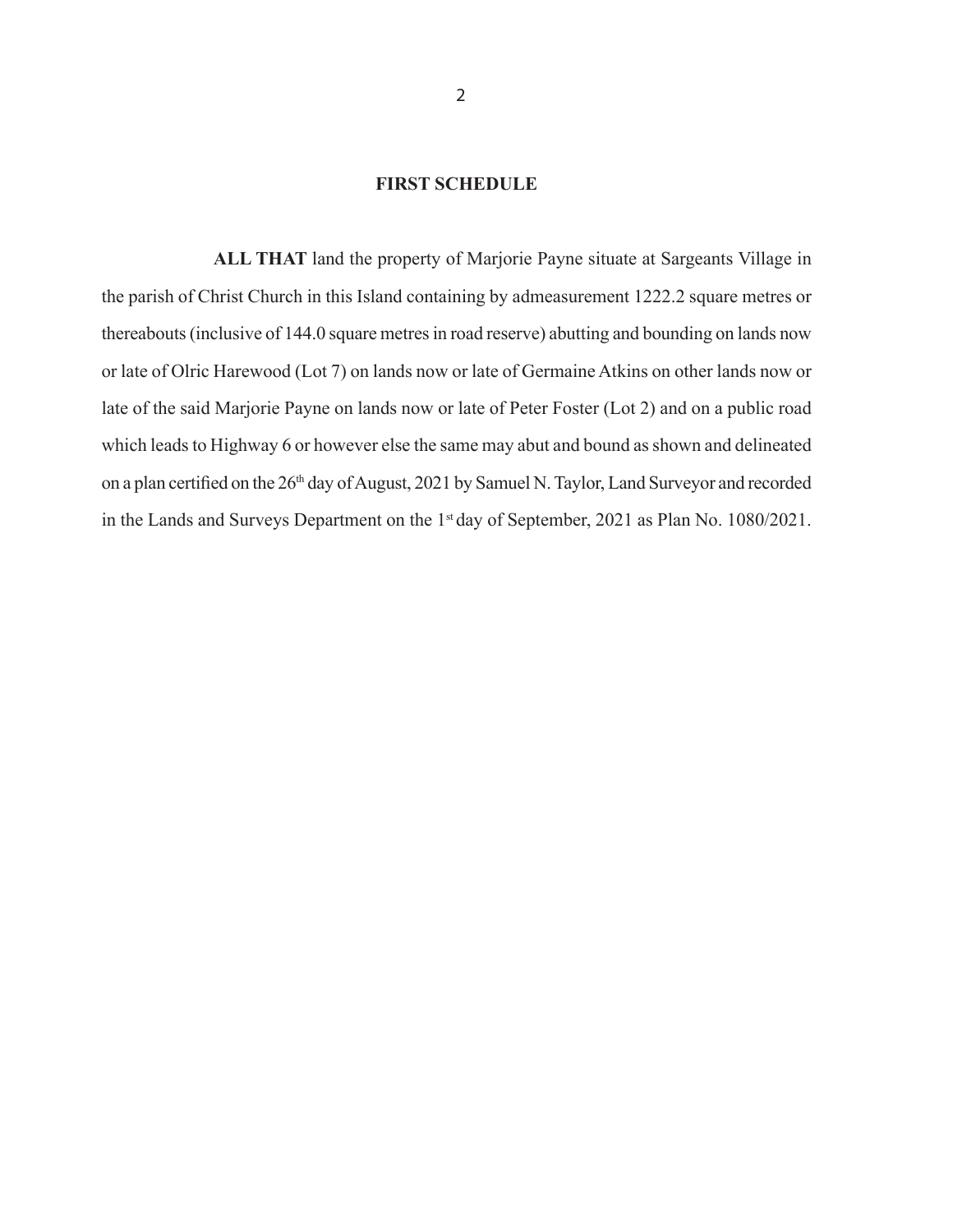#### **SECOND SCHEDULE**

 **ALL THAT** land the property of Germaine Atkins situate at Sargeants Village in the parish of Christ Church in this Island containing by admeasurement 5798.8 square metres or thereabouts (inclusive of 149.1 square metres in right-of-way) abutting and bounding on lands now or late of Randolph Sealy (Lot 2) on lands now or late of Marjorie Payne on lands now or late of Olric Harewood (Lot 7) on lands now or late of Kenrick Cox (Lot 6) on lands now or late of Dale Husbands (Lot 5) on lands now or late of Floretta Taylor (Lot 4) on lands now or late of Shawn Hoyte (Lot 3) on lands formerly of Cecil Howard deceased (Lot 2) on lands now or late of Shahida Griffith *et al* (Lot 1) on lands now or late of June Moe (Lots 2 and 3) on lands now or late of Maureen Atkins on lands now or late of George Atkins on lands now or late of James Phillips on lands now or late of Veta Payne and on a cart road which leads to No. 1 Browne's Gap or however else the same may abut and bound as shown and delineated on a plan certified on the 26<sup>th</sup> day of August, 2021 by Samuel N. Taylor, Land Surveyor and recorded in the Lands and Surveys Department on the 1<sup>st</sup> day of September, 2021 as Plan No. 1080/2021.